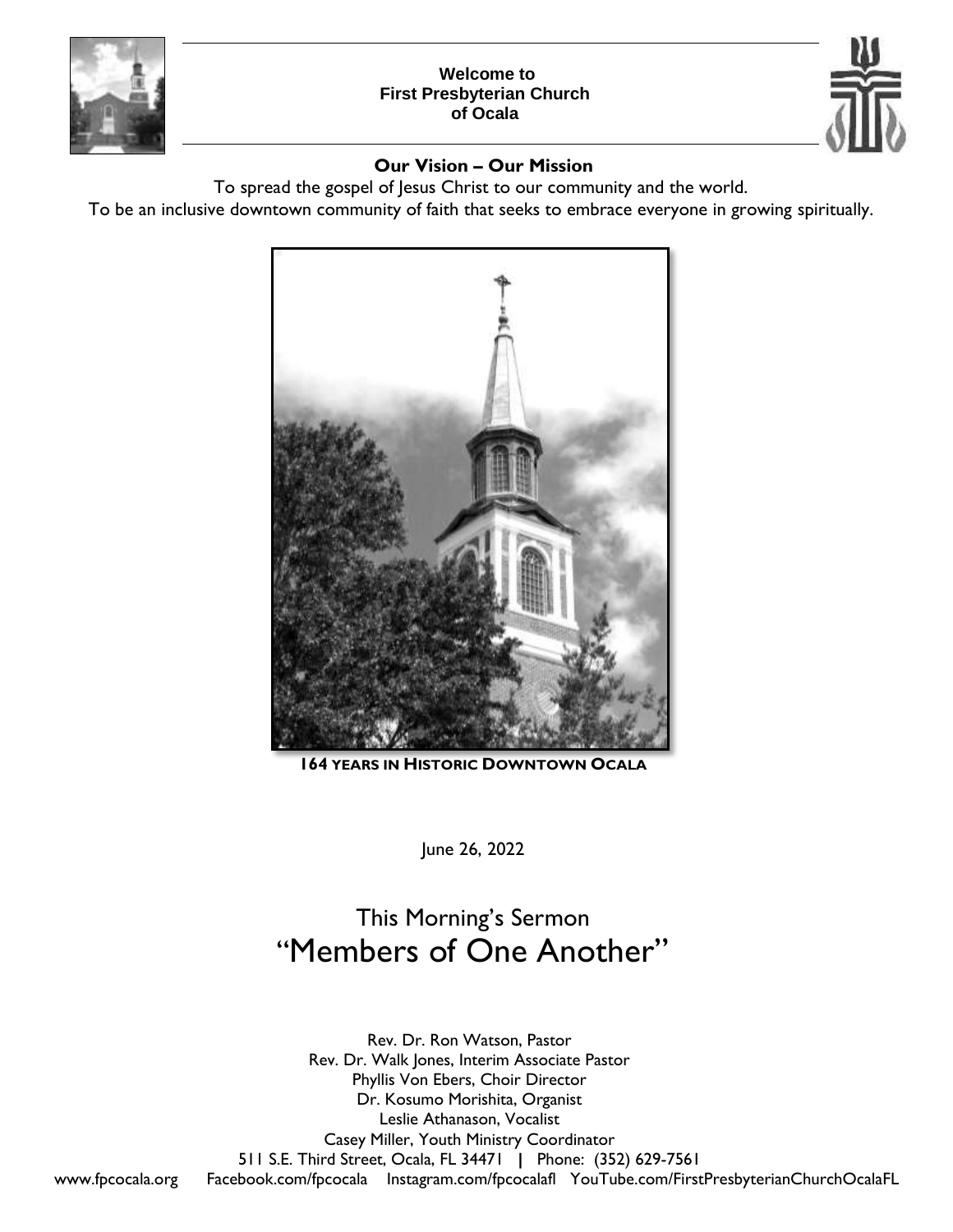# SUNDAY WORSHIP THE LORD'S DAY

June 26, 2022 10:00 a.m.

### **We Gather with Others in God's House**

Welcome, Announcements

### **We Prepare Our Hearts and Minds for Worship**

Prelude "Adagio from Magnificat in G Major, Op. 41 No. 2" Alexandre Guilmant

### **We Give Praise and Adoration to God**

Call to Worship

Leader: I will praise the Lord as long as I live; I will sing praises to my God all my life long. **People: Happy are those whose help is the God of Jacob, whose hope is in the Lord their God,** Leader: Who made heaven and earth, the sea, and all that is in them;

who keeps faith forever.

**People: The Lord will reign forever, your God, O Zion, for all generations. Praise the Lord!**

Leader: Let us worship God!

Hymn  $\sim$  "Come Sing, O Church in Joy"  $\sim$  #305

Confession of Sin

**Merciful God, forgive us when we discredit the gospel through our actions. When we are frustrated, we blame you for our misfortune. We envy the well-to-do and forget to seek God's realm. Christ taught the meaning of faith, yet we are full of mistrust and are suspicious of your grace. We confess our faith even as we confess our failure. Forgive us our inconsistent behavior, and heal our divided natures.** (silent prayer)

First Reading Joshua 24:11-15 (OT Page 267)

Song The Chris Tomlin and the Chris Tomlin and the Chris Tomlin and the Chris Tomlin

In this time of desperation When all we know is doubt and fear There is only one foundation We believe We believe

*(Chorus)*

*We believe in God the Father We believe in Jesus Christ We believe in the Holy Spirit And He's given us new life We believe in the crucifixion We believe that He conquered death We believe in the resurrection And He's comin' back again We believe*

So, let our faith be more than anthems Greater than the songs we sing And in our weakness and temptations We believe We believe

*(Chorus)*

*(Bridge)* Let the lost be found and the dead be raised In the here and now, let love invade Let the church live loud, our God we'll say We believe, we believe And the gates of hell will not prevail For the power of God, has torn the veil Now we know Your love will never fail We believe, we believe

*(Chorus)*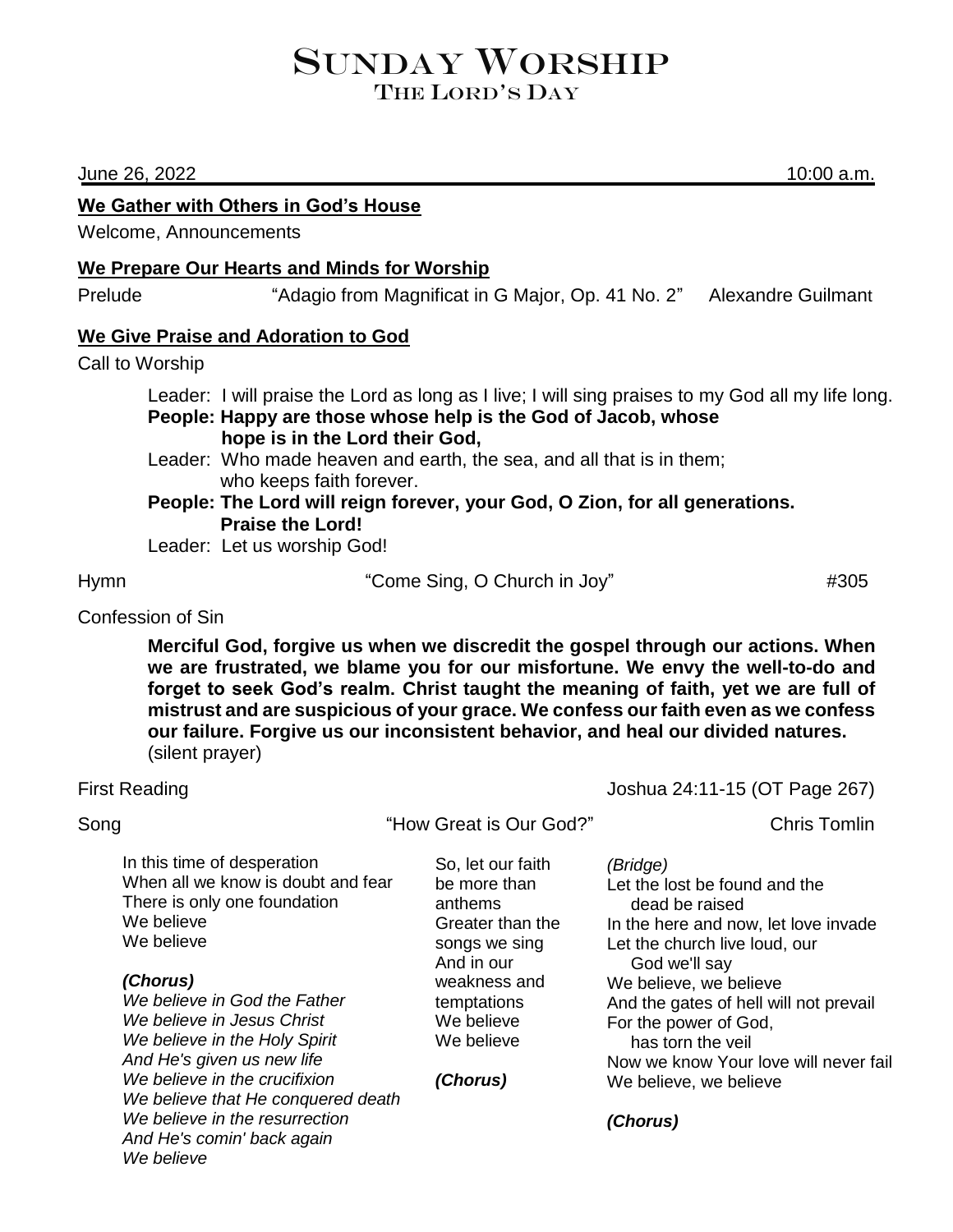### Children's Sermon Children's Sermon Casey Miller

### Anthem  $\blacksquare$  The Lord of Sea and Sky - HERE I AM" Victoria Sexton, Vocal solo

Prayer with the Lord's Prayer

**Our Father who art in heaven, hallowed be Thy name. Thy kingdom come, Thy will be done, on earth as it is in heaven. Give us this day our daily bread; and forgive us our debts, as we forgive our debtors; and lead us not into temptation, but deliver us from evil. For Thine is the kingdom and the power and the glory, forever. Amen**

| Doxology |  |
|----------|--|
|          |  |

"Praise God, from Whom All Blessings Flow" #606

**Praise God, from whom all blessings flow; praise him all creatures here below; praise him above, ye heavenly host; praise Father, Son, and Holy Ghost. Amen.** 

Second Reading **Ephesians 4:25-32 (NT Page 237)** 

Song Touch the Sky" Hillsong Hillsong

What fortune lies beyond the stars? Those dazzling heights too vast to climb I got so high to fall so far But I found Heaven as love swept low

### *(Chorus)*

My heart beating My soul breathing I found my life When I laid it down Upward falling Spirit soaring I touch the sky When my knees hit the ground

What treasure waits within Your scars? This gift of freedom gold can't buy I bought the world and sold my heart You traded Heaven to have me again

My heart beating My soul breathing I found my life When I laid it down Upward falling Spirit soaring I touch the sky When my knees hit the ground

### *(Chorus)*

*bridge:* Find me here at Your feet again Everything I am Reaching out I surrender Come sweep me up in Your love again And my soul will dance On the wings of forever

### *(Chorus)*

Sermon **Sermon Sermon Members of One Another Contract Contract Contract Contract Contract Contract Contract Contract Contract Contract Organization** 

### Affirmation of Faith (Unison) and The Apostles' Creed

**I believe in God, the Father almighty, Maker of heaven and earth, and in Jesus Christ his only Son, our Lord; who was conceived by the Holy Ghost, born of the Virgin Mary, suffered under Pontius Pilate, was crucified, dead, and buried; he descended into hell; the third day he rose again from the dead; he ascended into heaven, and sitteth on the right hand of God the Father Almighty; from thence he shall come to judge the quick and the dead. I believe in the Holy Ghost; the holy catholic church; the communion of saints; the forgiveness of sins; the resurrection of the body; and the life everlasting. Amen.**

### **We Depart to Live and Love as Christian Disciples**